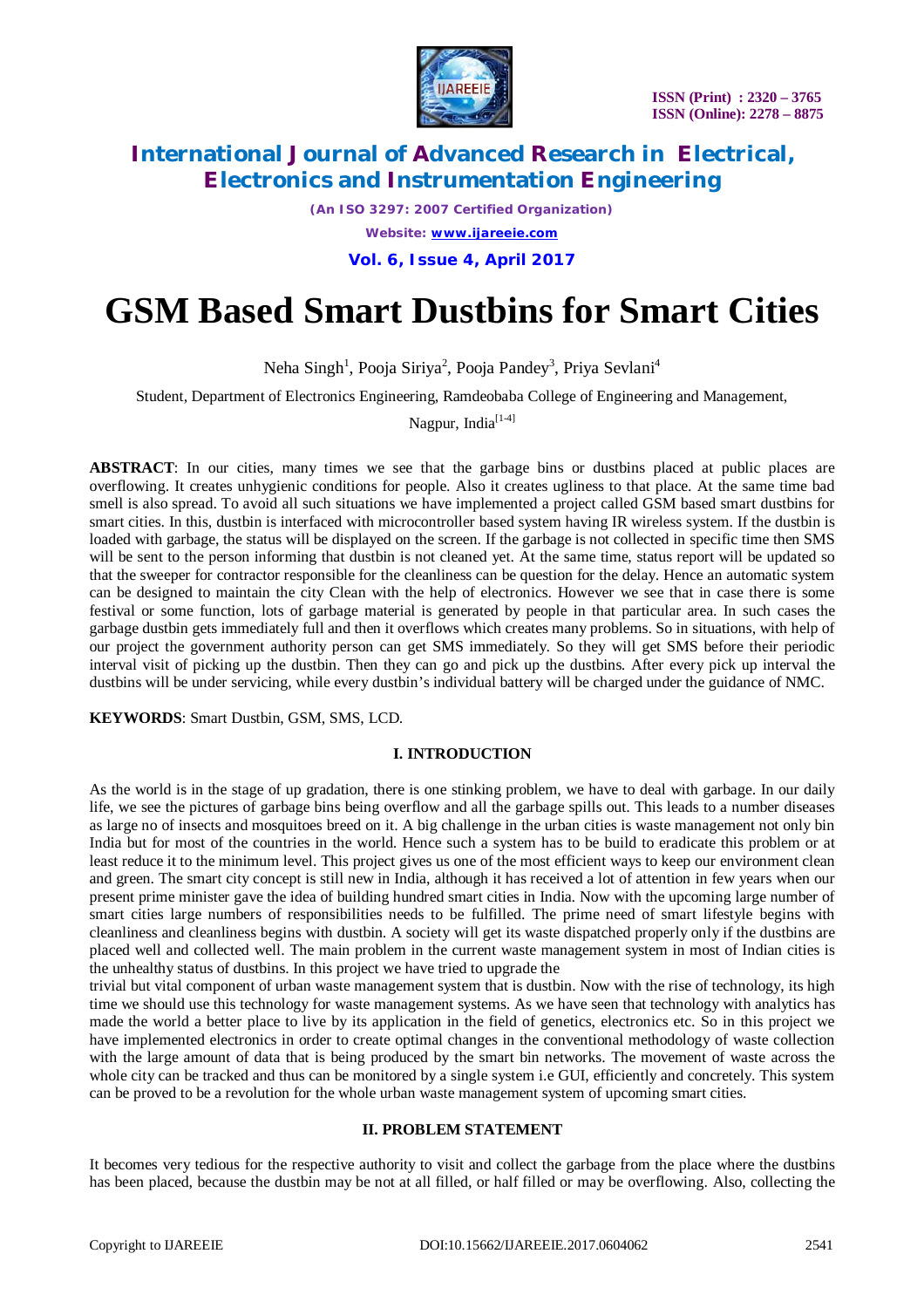

*(An ISO 3297: 2007 Certified Organization)*

*Website: [www.ijareeie.com](http://www.ijareeie.com)*

### **Vol. 6, Issue 4, April 2017**

information and status of each dustbin in not feasible. Thus, we need a system which displays and even sends all such details to the authority so that they can send the person who can visit and perform the required action.

#### **III. METHODS AND TECHNIQUES**

In this work, the methodology we used is that when the person throw the garbage in the dustbin and it subsequently fills, a message via GSM is sent to the authority when the dustbin is thirty percent filled. Consequently, when the dustbin is filled completely a second message to the authorized person is sent giving a warning message to them so that the necessary actions should be taken. It not only gives the information of the extent to which the dustbin is filled but also sends the information regarding the weight of the garbage. Also it maintains the data log of all the dustbins placed at various areas in the cities , maintaining the weight and level up to which the bin is filled.

#### **IV. METHODOLOGY**

In this work, we have used GSM Module, IR sensors, PIC microcontroller and load cell. When the dustbin is 50 percent filled, the warning message is sent to authorized person with the help GSM Module and when it is filled up to 85 percent, the second warning message is again sent to authorized person with the help of GSM Module. It not only sense the extent to which the dustbin is filled but also senses the weight of the garbage. When the weight of the garbage is above 2kg which is the set threshold value, again a warning message to the authorized person is sent. The authorized person would then have the status of all the dustbins located at different places in that area. Now the authorized person can take the necessary action to empty the bin.



Fig. 1. Flow of Working Process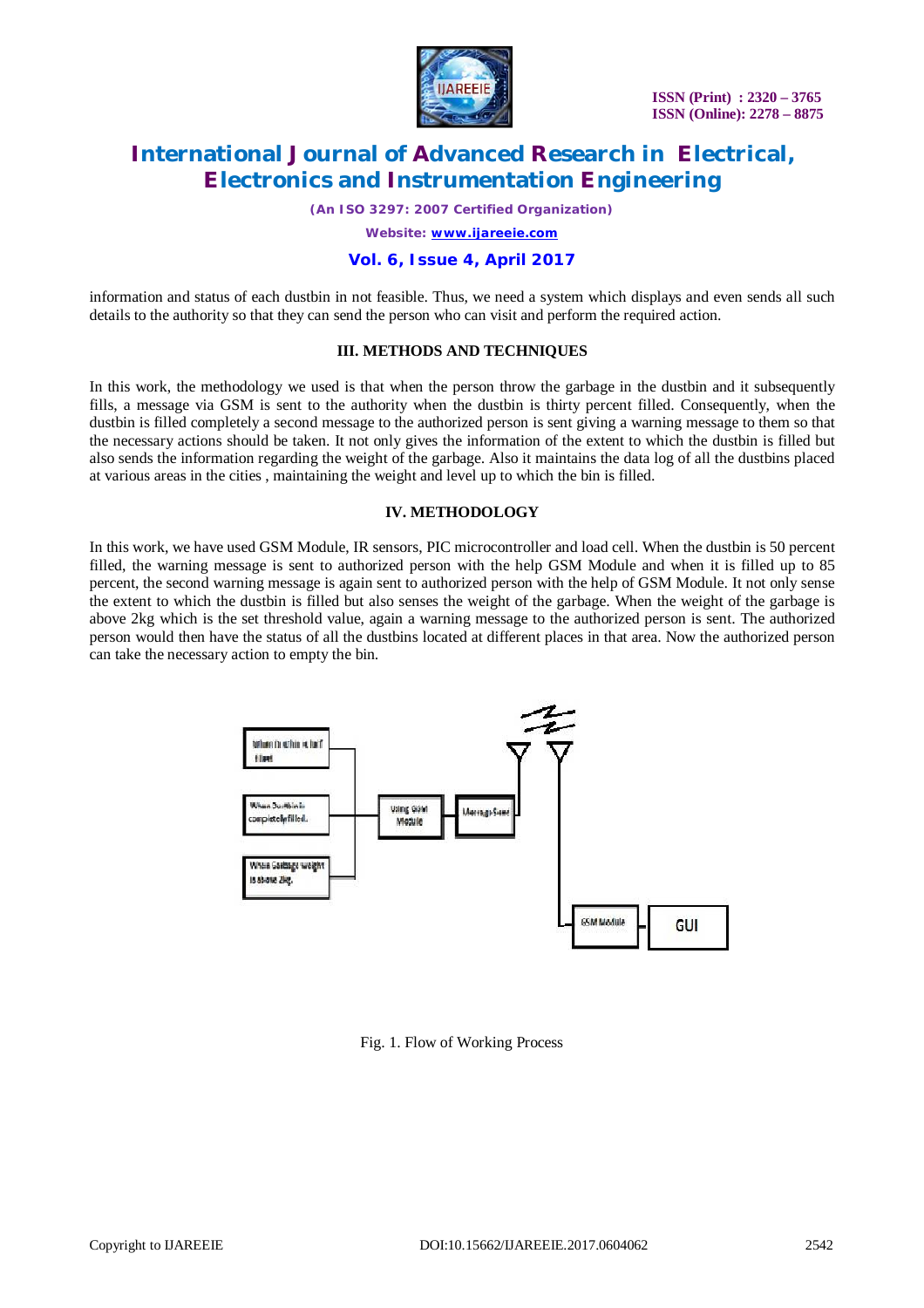

*(An ISO 3297: 2007 Certified Organization)*

*Website: [www.ijareeie.com](http://www.ijareeie.com)*

**Vol. 6, Issue 4, April 2017**



Fig. 2. Circuit Diagram of Project

#### **V. SYSTEM IMPLEMENTATION**

The figure shows the complete representation of our project in which there is a section of GSM module. Moreover LCD that is the TFT display which we are using to show the display of written complaints and also various options needed.

## *A. Step By Step Working*

1) After giving supply the hardware looks as shown below

2) When we insert garbage in the Dust bin and the level of it is half filled, the intruder circuit detects it and transmits the message via GSM module.

3) Now when the top of the Dust bin is filled, the next pair of intruder circuit will detect it, and will send SMS 2 via GSM module.

4) After Dust bin is completely filled it will send all the messages to authorized person and it will show it on the LCD Display panel and GUI.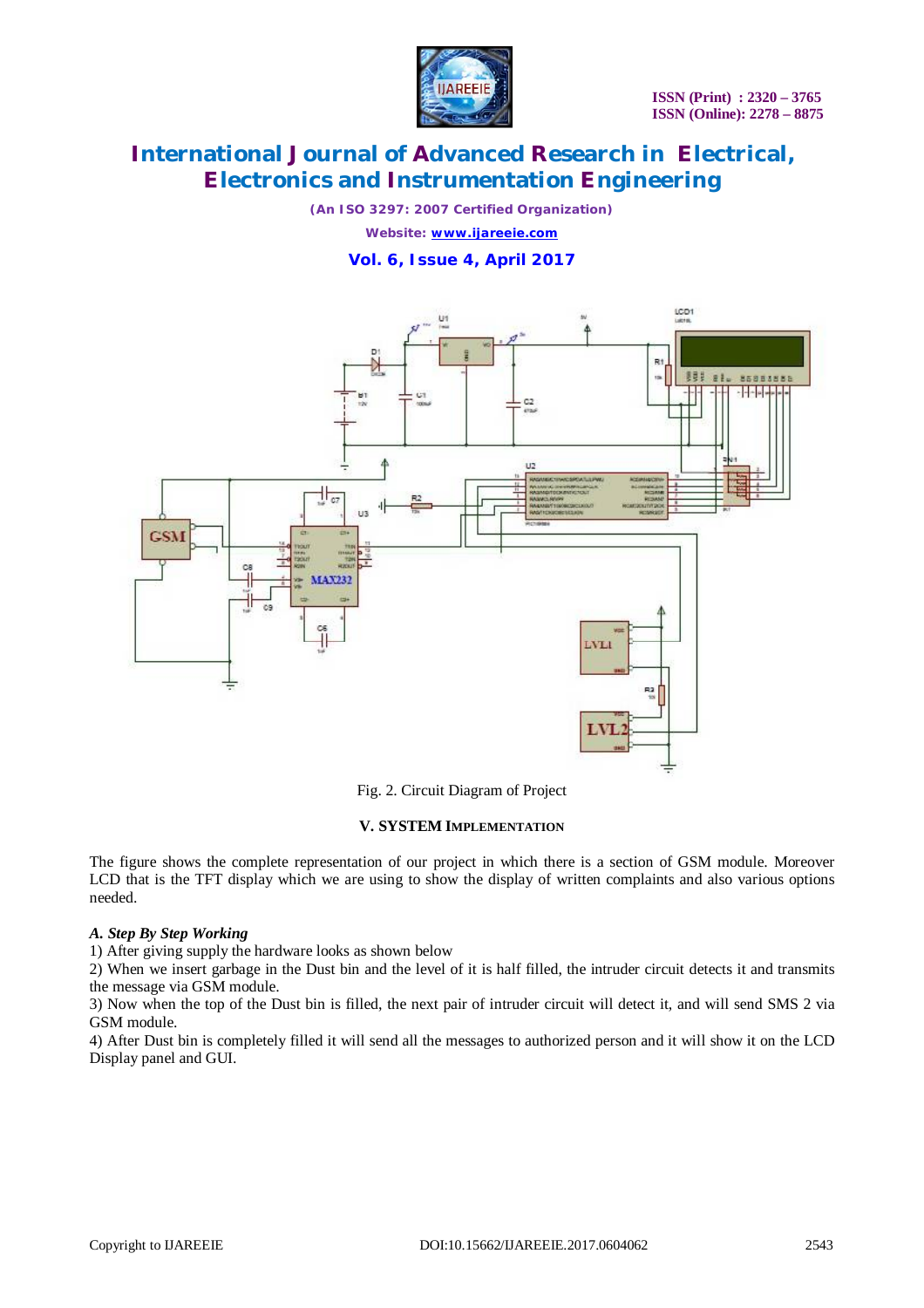

**ISSN (Print) : 2320 – 3765 ISSN (Online): 2278 – 8875**

# **International Journal of Advanced Research in Electrical, Electronics and Instrumentation Engineering**

*(An ISO 3297: 2007 Certified Organization) Website: [www.ijareeie.com](http://www.ijareeie.com)*





Fig. 3. Step One



Fig. 4. Step Two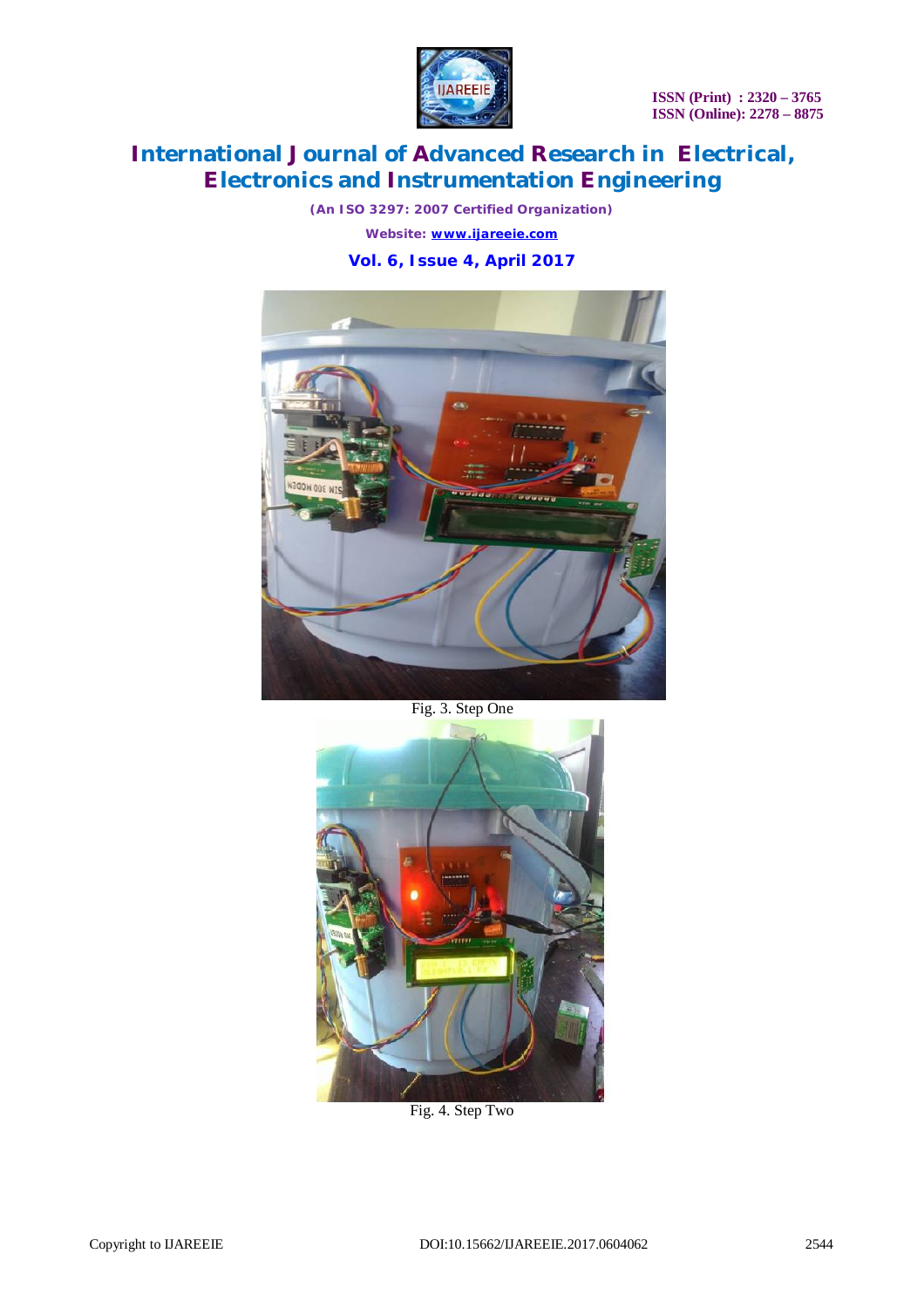

*(An ISO 3297: 2007 Certified Organization)*

*Website: [www.ijareeie.com](http://www.ijareeie.com)*

**Vol. 6, Issue 4, April 2017**



Fig. 5. Step Three



Fig. 6. Step Four

## **VI. CONCLUSION**

The smart bins using PIC & GSM can help the authorized person to see the status of all the dustbins kept in the area and can hence sent the person to pick up the garbage, so as to keep the area clean and healthy, thus avoiding many diseases and also avoids the people to throw the garbage outside the dustbins.